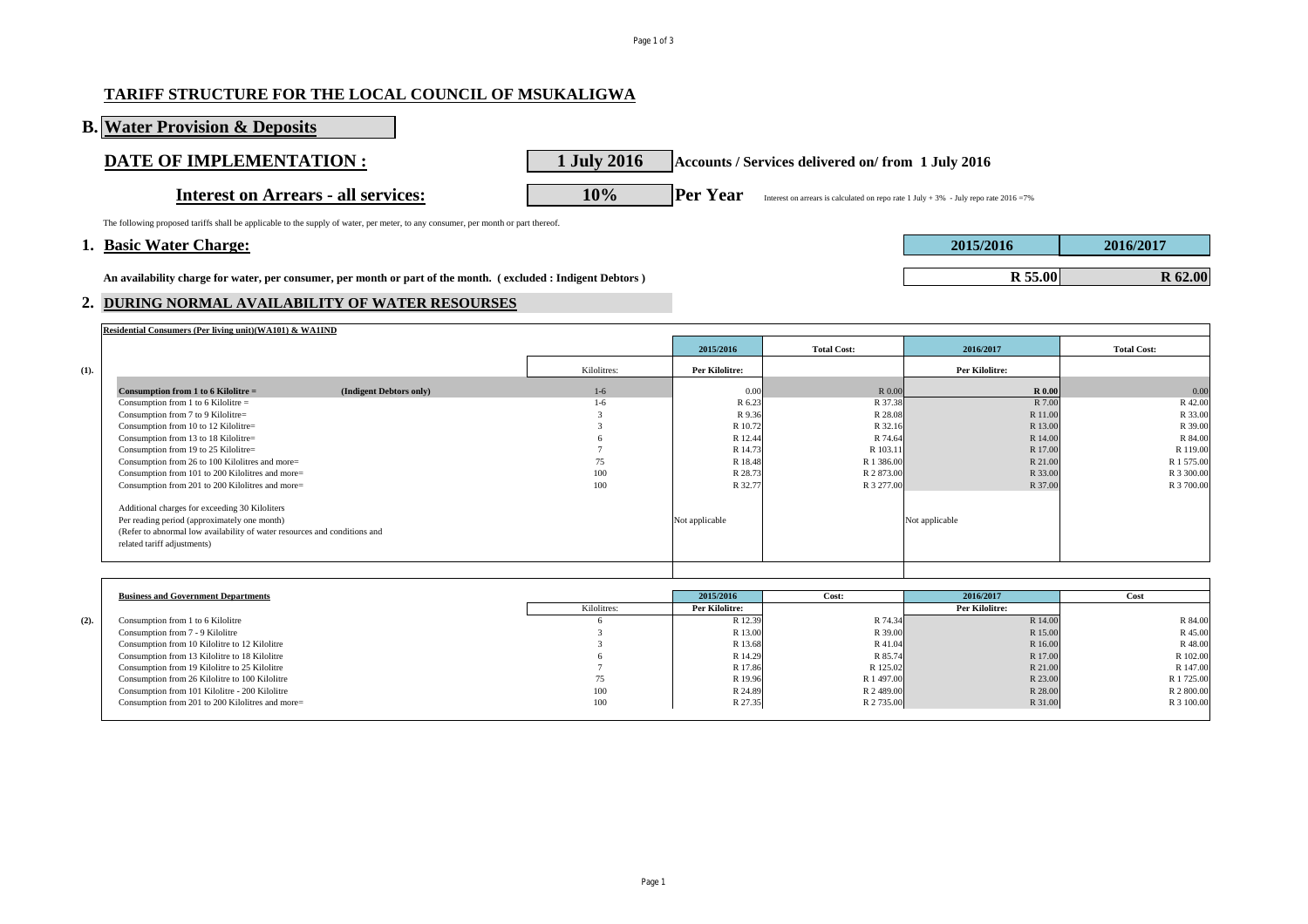### **DURING ABNORMAL LOW AVAILABILITY OF WATER / OWN RESOURCES OR OTHER CIRCUMSTANCES**

### **(On recommendation from HOD Engineering and Finance / and / Approval from Municipal Manager / Date of implementation or withdrawal in writing / Notification to Council / Notice to public)**

| <b>Abnormal Residential, Schools, Tariffs</b>              |             | 2015/2016             | Cost:      | 2016/2017             | Cost       |
|------------------------------------------------------------|-------------|-----------------------|------------|-----------------------|------------|
|                                                            | Kilolitres: | Per Kilolitre:        |            | Per Kilolitre:        |            |
| Consumption from 1 to 6 Kilolitre $=$                      | $1-6$       | R 6.23                | R 37.38    | R 7.00                | R 42.00    |
| Consumption from 7 to 9 Kilolitre=                         |             | R 10.72               | R 32.16    | R 13.00               | R 39.00    |
| Consumption from 10 to 12 Kilolitre=                       |             | R 12.44               | R 37.32    | R 14.00               | R 42.00    |
| Consumption from 13 to 18 Kilolitre=                       |             | R 14.73               | R 88.38    | R 17.00               | R 102.00   |
| Consumption from 19 to 25 Kilolitre=                       |             | R 16.63               | R 116.41   | R 19.00               | R 133.00   |
| Consumption from 26 to 100 Kilolitres and more=            | 75          | R 29.76               | R 2 232.00 | R 34.00               | R 2 550.00 |
| Consumption from 101 to 200 Kilolitres and more=           | 100         | R 32.52               | R 3 252.00 | R 37.00               | R 3 700.00 |
| Consumption from 201 to 200 Kilolitres and more=           | 100         | R 32.73               | R 3 273.00 | R 37.00               | R 3 700.00 |
|                                                            |             |                       |            |                       |            |
| <b>Abnormal Business and Government Department Tariffs</b> |             | 2015/2016             | Cost:      | 2016/2017             | Cost       |
|                                                            | Kilolitres: | Per Kilolitre:        |            | Per Kilolitre:        |            |
| Consumption from 1 to 6 Kilolitre                          |             | R 14.29               | R 85.74    | R 17.00               | R 102.00   |
| Consumption from 7 - 9 Kilolitre                           |             | R 15.03               | R 45.09    | R 17.00               | R 51.00    |
| Consumption from 10 Kilolitre to 12 Kilolitre              |             | R 15.77               | R 47.31    | R 18.00               | R 54.00    |
| Consumption from 13 Kilolitre to 18 Kilolitre              |             | R 16.51               | R 99.06    | R 19.00               | R 114.00   |
| Consumption from 19 Kilolitre to 25 Kilolitre              |             | R 18.79               | R 131.53   | R 22.00               | R 154.00   |
| Consumption from 26 Kilolitre to 100 Kilolitre             | 75          | R 31.29               | R 2 346.75 | R 36.00               | R 2700.00  |
| Consumption from 101 Kilolitre - 200 Kilolitre             | 100         | R 32.84               | R 3 284.00 | R 37.00               | R 3 700.00 |
| Consumption from 201 to 200 Kilolitres and more=           | 100         | R 36.12               | R 3 612.00 | R 41.00               | R 4 100.00 |
|                                                            |             |                       |            |                       |            |
| TARIFF APPLICABLE TO MUNICIPAL CONSUMPTION - DEPARTMENTAL  |             | 2015/2016             | Cost:      | 2016/2017             |            |
| (WA081) & (WA089)                                          | Kilolitres: | <b>Per Kilolitre:</b> |            | <b>Per Kilolitre:</b> |            |

For every Kilolitre consumed for Municipal services per month (reading period) R 9.36 R 11.00

# **CONNECTION CHARGES**

For the provision of a connection to the Council's water network, a fee shall be charged which shall include the costs of material, labour and transport, plus a surcharge of 10%. A deposit as assessed by the Town Engineer is payable in advance and work to be executed from the work order issued for such service. After finalization, the work order must be signed off by engineering department and submitted to Finance for finalization of the charges according costs against the deposit paid. (See below....) charges according costs against the deposit paid.

# **SUNDRY CHARGES**

|                                                                                   | 2015/2016 | 2016/2017 |  |
|-----------------------------------------------------------------------------------|-----------|-----------|--|
| Connection fees for new consumer applicants                                       | 107.00    | 120.00    |  |
| (Pre-paid electricity connections)                                                |           |           |  |
| Re-connection fees for default payment                                            | 335.00    | 376.00    |  |
| Testing of water meters                                                           | 229.00    | 257.00    |  |
| Call-out office hours                                                             | 168.00    | 189.00    |  |
| Call-out after hours                                                              | 335.00    | 376.00    |  |
| <b>WATER DEPOSITS</b>                                                             |           |           |  |
|                                                                                   | 2015/2016 | 2016/2017 |  |
| Domestic consumers with pre-paid electricity (minimum)(DEEL)                      | 504.00    | 565.00    |  |
| (May be re-calculated in terms of average consumption to cover two months levies) |           |           |  |
| Connection fees - New agreements                                                  | 110.00    | 124.00    |  |